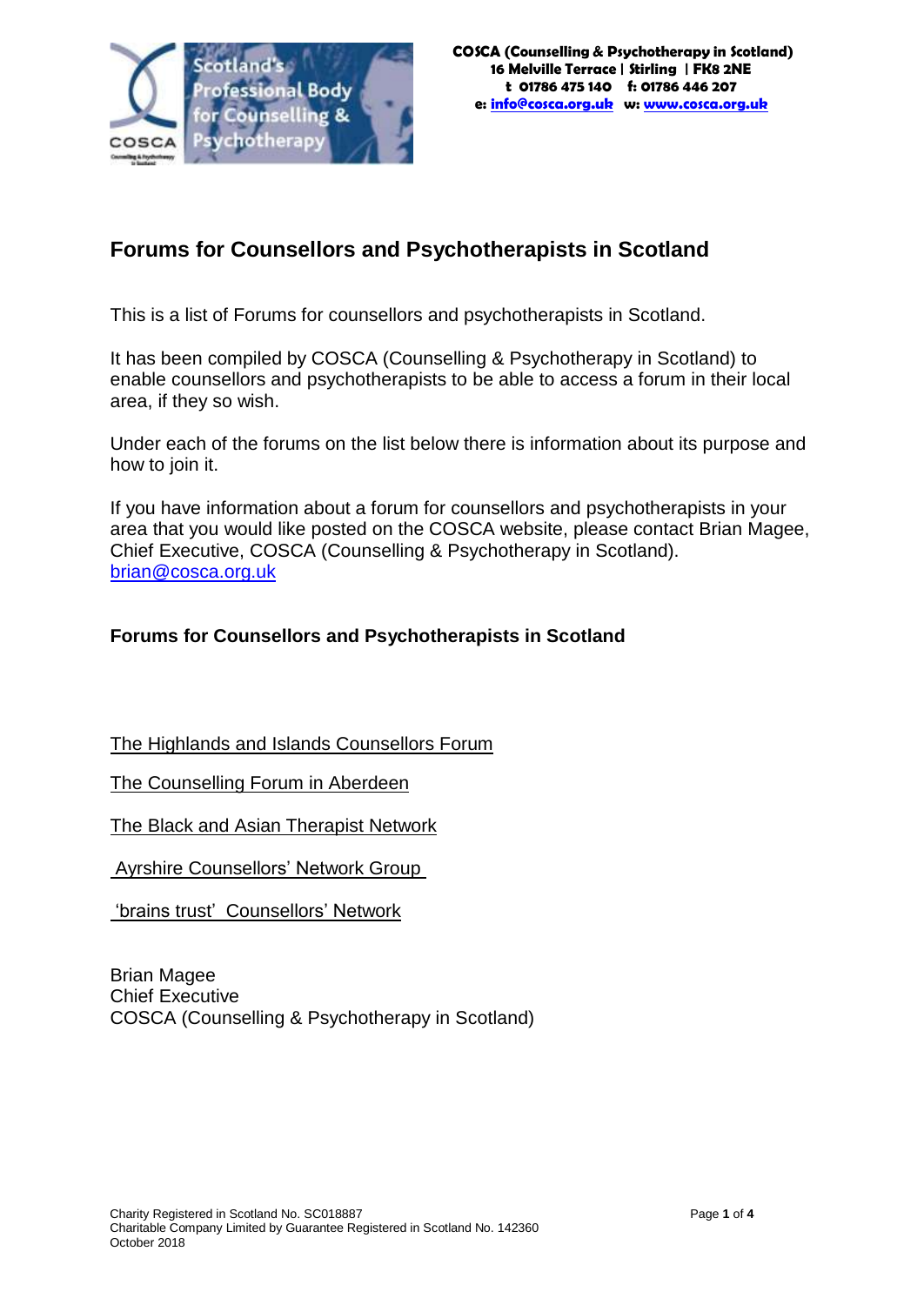Forums for Counsellors and Psychotherapists in Scotland

# **1. The Highlands & Islands Counsellors' Forum**

The Forum is open to all counsellors, psychotherapists and students of counselling and psychotherapy in the Highlands and Islands and is not limited to membership of a particular professional association.

The Forum meetings are based on the 'coffee shop model', where ideas for topics emerge from the group in an organic way, and the group decides what topics they wish to concentrate on in the meeting. The topics discussed so far have been diverse and very interesting.

There is a great deal of cross-fertilisation and energy in the meetings because members are all from very different backgrounds, work in different settings and practice in different ways.

The Forum:

- meets on the first Tuesday of the month from 3pm-5pm at Inverness College, please check for any updates on meeting point. It's good to check in advance just in case there is a change to these details We will soon be able to include people from remote areas in its meetings by Video Conferencing, an option that was generously offered by Inverness College.
- provides a summary of each meeting and sends it by email to its growing mailing list (over 60 people are on it currently) together with an invitation to the next meeting.
- regularly passes information on CPD, other relevant topics and information from members onto Forum members. This came about in response to requests from members out of recognition that they do not all belong to the same groups and are not always exposed to the same information.

*Contact Person*: Avigail Abarbanel at: [avigail@fullyhuman.co.uk](mailto:avigail@fullyhuman.co.uk)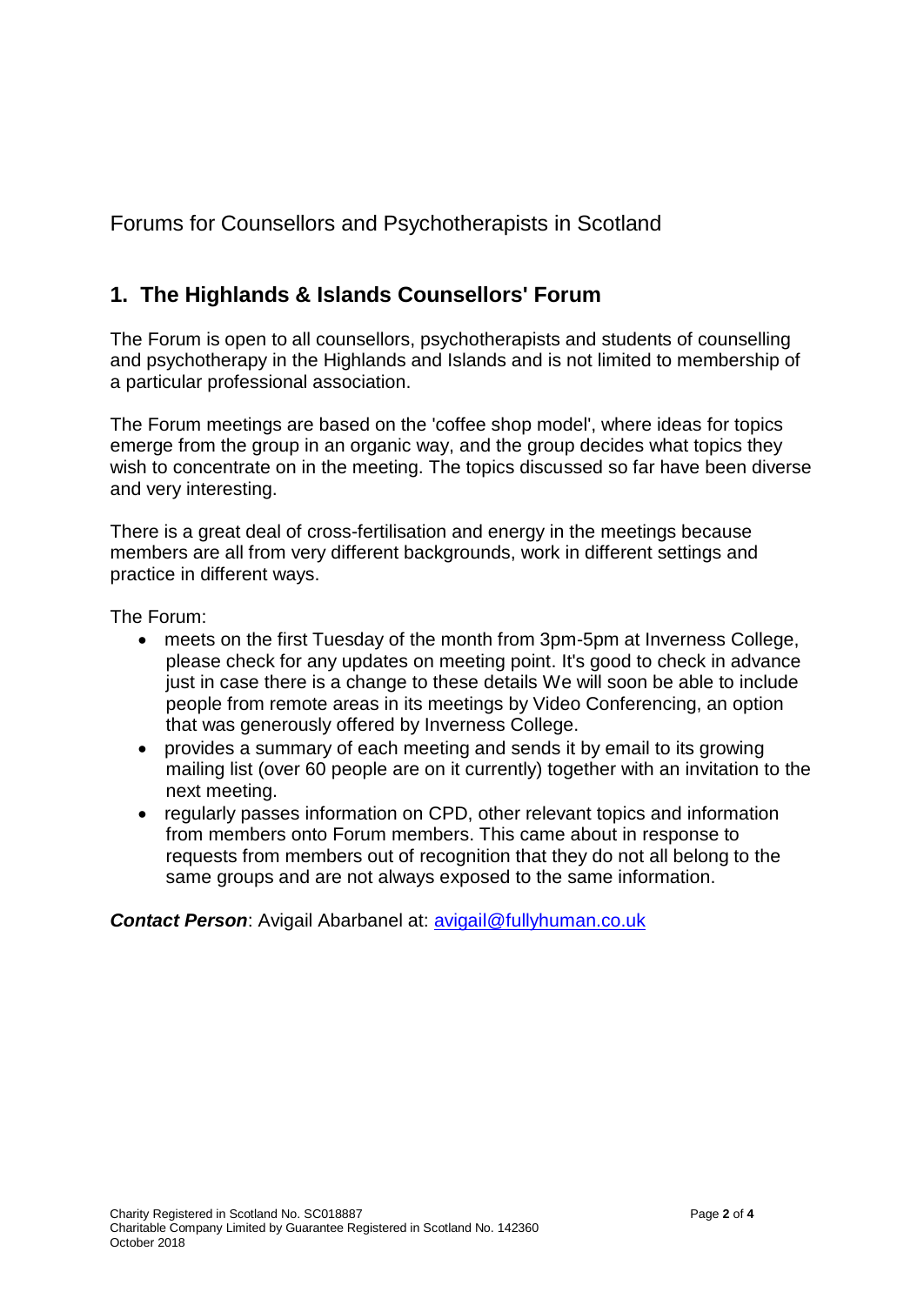### **2. The Counselling Forum in Aberdeen**

The Counselling Forum in Aberdeen aims to provide a forum for anybody interested in counselling and the counselling approach, where personal and professional development can be nurtured, diversity respected and commonality embraced.

Evening, Saturday and week-end workshops are held. Events are open to nonmembers (for a small increased fee) unless otherwise stated.

Please see the Forum's website for further information on what membership offers, joining fees, and all the interesting talks, visits and workshops coming up. The website also provides information about contact details.

[www.thecounsellingforum.co.uk](http://www.thecounsellingforum.co.uk/)

#### **3. The Black & Asian Therapist Network**

The Black, African and Asian Therapy Network

Therapist Directory / Online Articles / Personal Development groups / Training

Email[:eugene@baatn.org.uk](mailto:eugene@baatn.org.uk)

Web: [www.baatn.org.uk](http://www.baatn.org.uk/)

The BAATN Podcast [eugenebaatn.wordpress.com/podcast/](http://eugenebaatn.wordpress.com/podcast/) also available on iTunes

FaceBook:<https://www.facebook.com/baatn/>

Twitter:<https://twitter.com/baatnman>

BAATN Blog: [https://eugenebaatn.wordpress.com](https://eugenebaatn.wordpress.com/)

## **4. Ayrshire Counsellors' Network Group**

This group meets every 3 months in Ayrshire. The meetings are informal and gives folk a chance to meet up with fellow counselling and psychotherapy practitioners who live and/or work in Ayrshire. The meetings take the form of networking – who's doing what in the world of therapy, swapping information on training events and discussion of issues affecting those working in the talking therapies to give a few examples.

For more details about the venue and time or for more information on the network group, please call Karen Barclay on 07940 166 123.